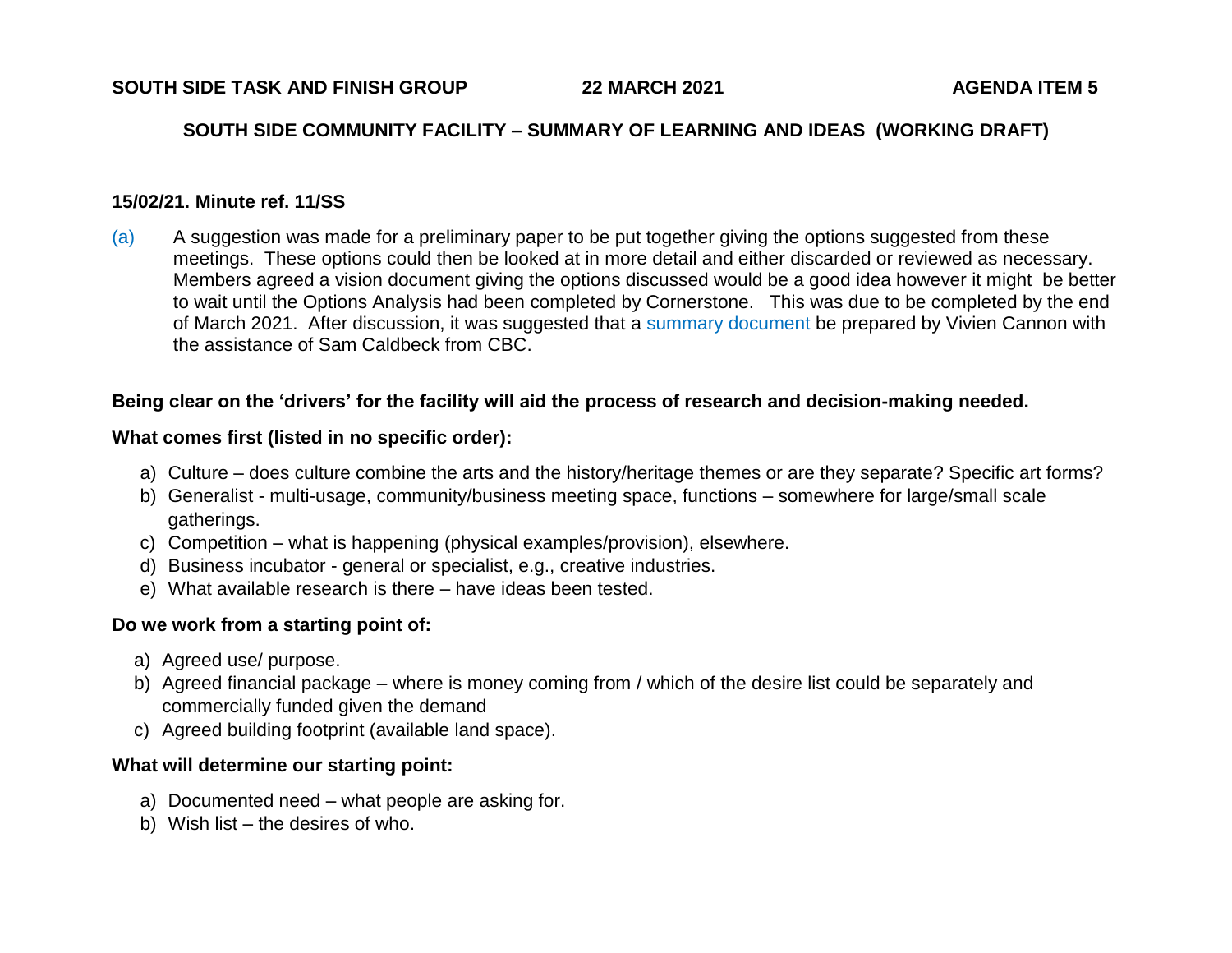# **SOUTH SIDE TASK AND FINISH GROUP 22 MARCH 2021 AGENDA ITEM 5**

- c) Gap analysis what is lacking in the area/ does this automatically assume the gaps will be used if plugged.
- d) Opportunist approaches external bodies.

#### **What is the expectation for addressing the cultural needs of the Town – if the cultural offer is the theme:**

- a) One large cultural venue.
- b) Hub and spoke linking existing venues under one umbrella of culture and ensuring each specialism, (want or need), is covered by one of the venues within the Town. (Cultural Strategy)

#### **Who will own / run the facility?**

- a) CBC or LLTC ownership.
- b) Outsourced management or in-house.

# **Research – substantial:**

- a) What do we have.
- b) What information is missing.
- c) Feasibility studies on one or several options.

# **Public Consultation:**

- a) When.
- b) Who leads.
- c) What on how many stages.

# **Considerations:**

| <b>Functions</b>               | <b>Specifications</b>                                                                                                                                                                       | <b>Comments</b>                                                                                                                                                              |
|--------------------------------|---------------------------------------------------------------------------------------------------------------------------------------------------------------------------------------------|------------------------------------------------------------------------------------------------------------------------------------------------------------------------------|
| Facility basics/<br>essentials | Access – Disability standards to all<br>areas – ramps, hearing loops, lifts to<br>other floors, changing places facility.<br>Environmental standards -<br>incorporate renewable energy use, | Core infrastructure and services needed<br>regardless of agreed final use.<br>To what extent do we want it to be 'green' $- a$<br>statement building or happy to compromise? |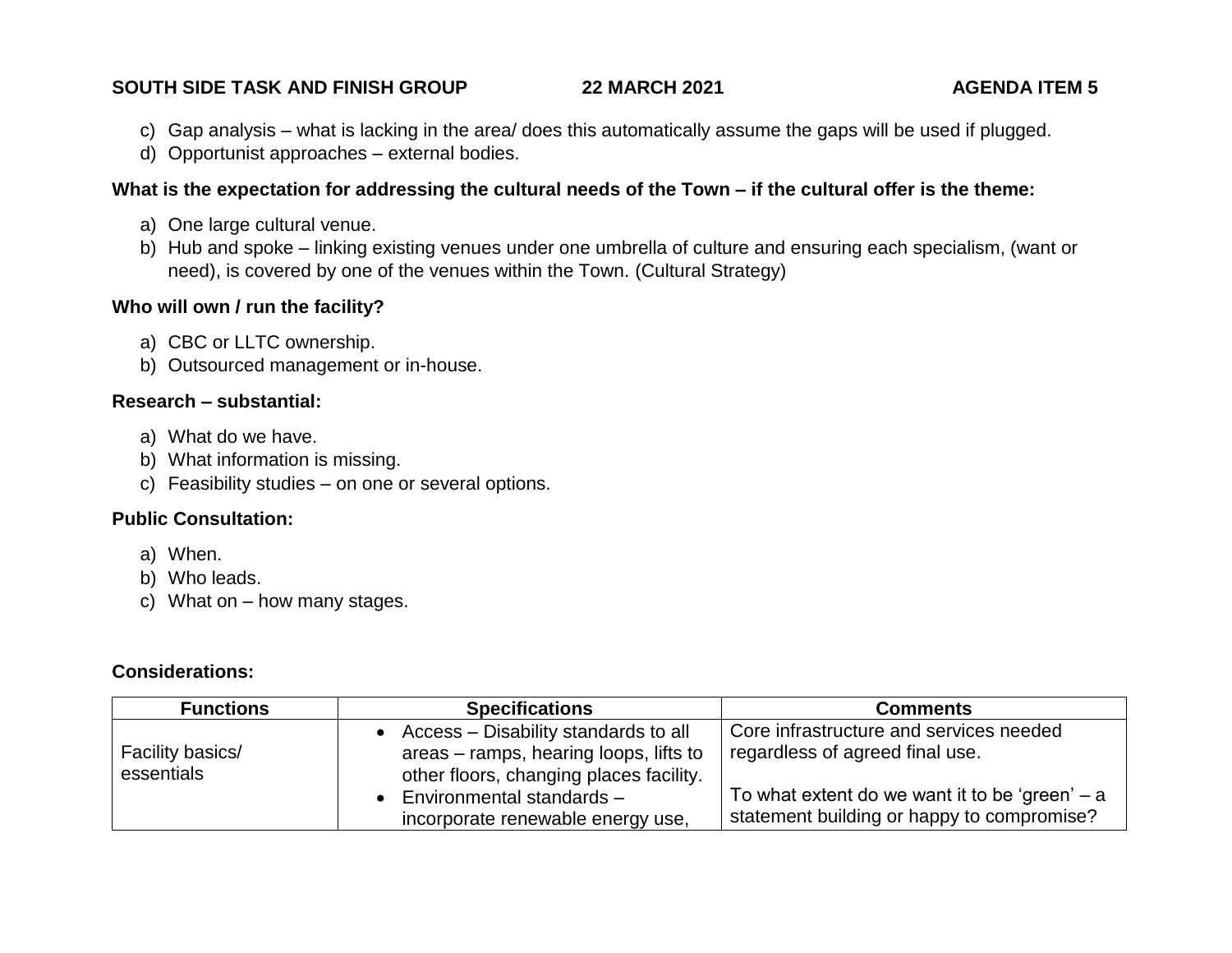|                      | e.g., solar panels, heating systems,<br>etc.<br>Communications - internet enabled /<br>public access to Wi-Fi<br>Storage - general.<br>Security systems - CCTV, alarms.                                                       |                                                                                                                                                                                                                                                                                            |
|----------------------|-------------------------------------------------------------------------------------------------------------------------------------------------------------------------------------------------------------------------------|--------------------------------------------------------------------------------------------------------------------------------------------------------------------------------------------------------------------------------------------------------------------------------------------|
| Journey access       | Bus routes - evening/ weekend<br>$\bullet$<br>timetables<br>Parking<br>$\bullet$                                                                                                                                              | Will public transport need to be invested in to<br>assist access?<br>Will more parking be needed?<br>Establish links with rail provider.                                                                                                                                                   |
| Utilities / services | Electric<br>Water<br>Gas?<br>Waste<br>Personal hygiene waste<br>Cleaning<br>Maintenance<br>WiFi - broadband<br>Phone lines<br>Security systems/ call out services.<br>$\bullet$<br>IT / Photocopy $-$ kit and<br>maintenance. | All contracts or in house, e.g., cleaner/<br>maintenance?<br>Green energy suppliers/ systems?                                                                                                                                                                                              |
| Specialist needs:    | Sprung floor - dance hall / practice<br>studio.<br>Natural light sources - fine arts.<br>٠<br>Sound proofing - rehearsal / music<br>activities.<br>Catering facilities.<br>Bar facility.                                      | These will be determined once the key usage<br>themes are agreed.<br>Understanding what each specialism entails<br>will determine the space required.<br>In turn, this starts to focus us on the footprint<br>of the building and what the overall financial<br>package is or needs to be. |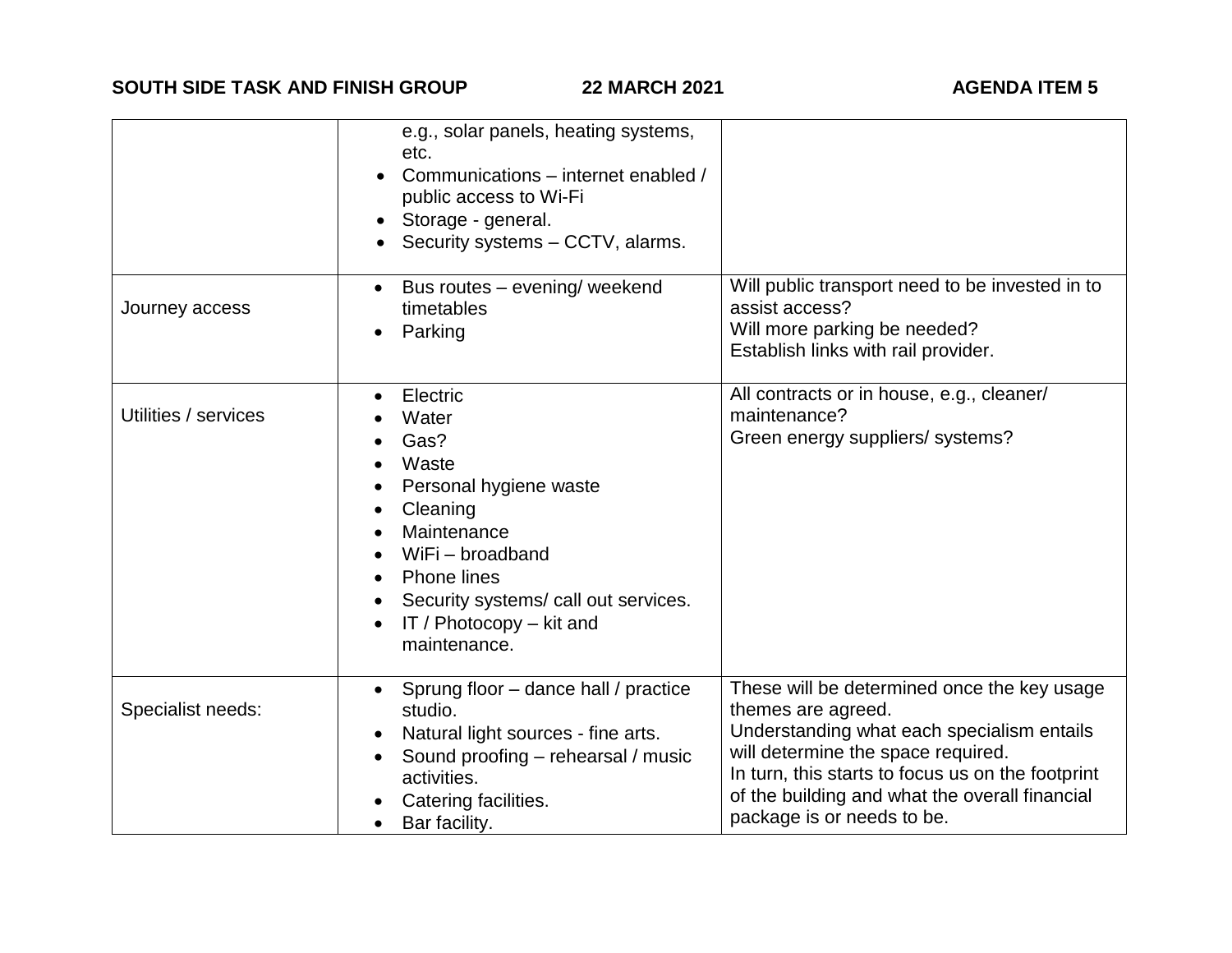**SOUTH SIDE TASK AND FINISH GROUP 22 MARCH 2021 AGENDA ITEM 5** 

| Capacity verses<br>versatility of space         | Storage.<br>$\bullet$<br>Stage / no stage - changing/ 'green'<br>rooms.<br>Motorised tiered seating.<br>$\bullet$<br>Gallery / Exhibition space.<br>$\bullet$<br>Business hub - business tools<br>access to broadband, IT kit,<br>photocopying, etc.<br>Meeting room facilities- presentation<br>$\bullet$<br>equipment, wite boards, etc. | e.g.,<br>access to natural light will strongly<br>impact on use as fine arts a studio<br>space.<br>Storage - always an underestimated<br>need.<br>Stage – and all the stage kit of lighting,<br>sound, that entails.<br>Sprung floor will determine whether it is<br>used for rehearsal space / dance<br>classes.<br>catering - serviceable area for users or<br>café?<br>No straightforward like-for-like yet to provide a<br>comparison -<br>theatre style / banquet / standing:<br>e.g.<br>/350<br>- Neeld:<br>217 / 170<br>/250<br>- Rufus:<br>200 / 120<br>- LB Library:<br>160/<br>$/$ -<br>$\sim 10^{-1}$<br>- Astral Park:<br>/140<br>$\sim 100$<br>$\prime$ - |
|-------------------------------------------------|--------------------------------------------------------------------------------------------------------------------------------------------------------------------------------------------------------------------------------------------------------------------------------------------------------------------------------------------|------------------------------------------------------------------------------------------------------------------------------------------------------------------------------------------------------------------------------------------------------------------------------------------------------------------------------------------------------------------------------------------------------------------------------------------------------------------------------------------------------------------------------------------------------------------------------------------------------------------------------------------------------------------------|
| Staffing considerations -                       | <b>Centre Manager</b><br>$\bullet$<br><b>General Admin</b><br>$\bullet$<br>In-house technician/s<br>$\bullet$<br><b>Marketing/Promotions</b><br>$\bullet$<br>Security<br>$\bullet$<br><b>Ushers</b><br>?                                                                                                                                   | A split between a core of professionals<br>and volunteers.<br>Option to buy-in services, e.g., box<br>office/ticketing, marketing, TBC<br>Depends on the ;'specialism' needed.                                                                                                                                                                                                                                                                                                                                                                                                                                                                                         |
| <b>IDEAS / OPTIONS - more detailed thoughts</b> |                                                                                                                                                                                                                                                                                                                                            |                                                                                                                                                                                                                                                                                                                                                                                                                                                                                                                                                                                                                                                                        |
| Meeting / breakout<br>rooms                     | Variety of sizes or all one size?<br>$\bullet$                                                                                                                                                                                                                                                                                             | Wide variety of clubs, societies etc have<br>indicated such facilities would be useful and                                                                                                                                                                                                                                                                                                                                                                                                                                                                                                                                                                             |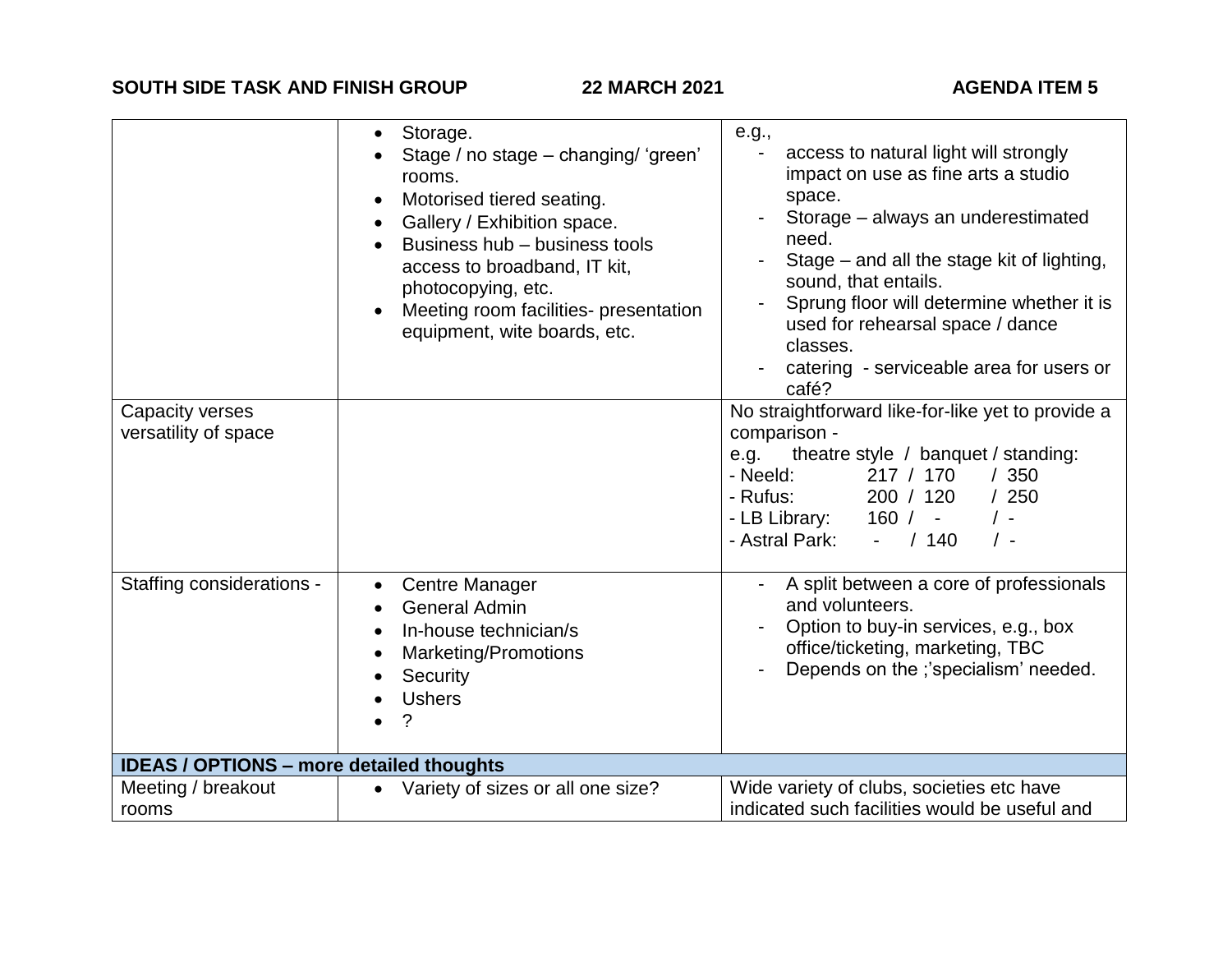|                                      | there is a demand. Would allow workshops,<br>some other activities (parties?) etc. A central<br>location for mother/toddler groups could also<br>be considered                                                                                                                                                                                                                                                                                                                                                                                    |
|--------------------------------------|---------------------------------------------------------------------------------------------------------------------------------------------------------------------------------------------------------------------------------------------------------------------------------------------------------------------------------------------------------------------------------------------------------------------------------------------------------------------------------------------------------------------------------------------------|
| Conference facility                  | There is an absence of a significant central<br>facility - would a hotel on the site provide<br>instead? Social functions, dinners, receptions,<br>product launches and events like weddings<br>could also be catered for though this may be<br>possible with something less formal than a<br>conference facility (eg larger meeting room<br>above).                                                                                                                                                                                              |
| <b>Exhibition Space</b>              | Could be used also for other activities but<br>organisations like the LB Historical Society or<br>Arts Society would welcome central facility                                                                                                                                                                                                                                                                                                                                                                                                     |
| Museum or Heritage<br>Centre or Arts | There is a notable lack of such a facility in the<br>town and many artefacts etc in garages, lofts<br>etc as well as an active Historical Society. A<br>visitor centre would be an attraction.                                                                                                                                                                                                                                                                                                                                                    |
| Café/bar                             | Ancillary and complementary to other uses as<br>well as providing income                                                                                                                                                                                                                                                                                                                                                                                                                                                                          |
| <b>Arts and Performance</b><br>Space | There is evidence of a void in a suitable<br>reasonably sized facility in the town for the<br>performing arts with numerous<br>individuals/organisations in the town who have<br>expressed their interest in using one if it were<br>available. Retractable seating would enable a<br>multi use space (cf Chippenham). Would<br>need to be complementary to what the Library<br>Theatre is able to offer. Rehearsal space and<br>a dance area are also relevant in this context,<br>though there could be an overlap with meeting<br>rooms above. |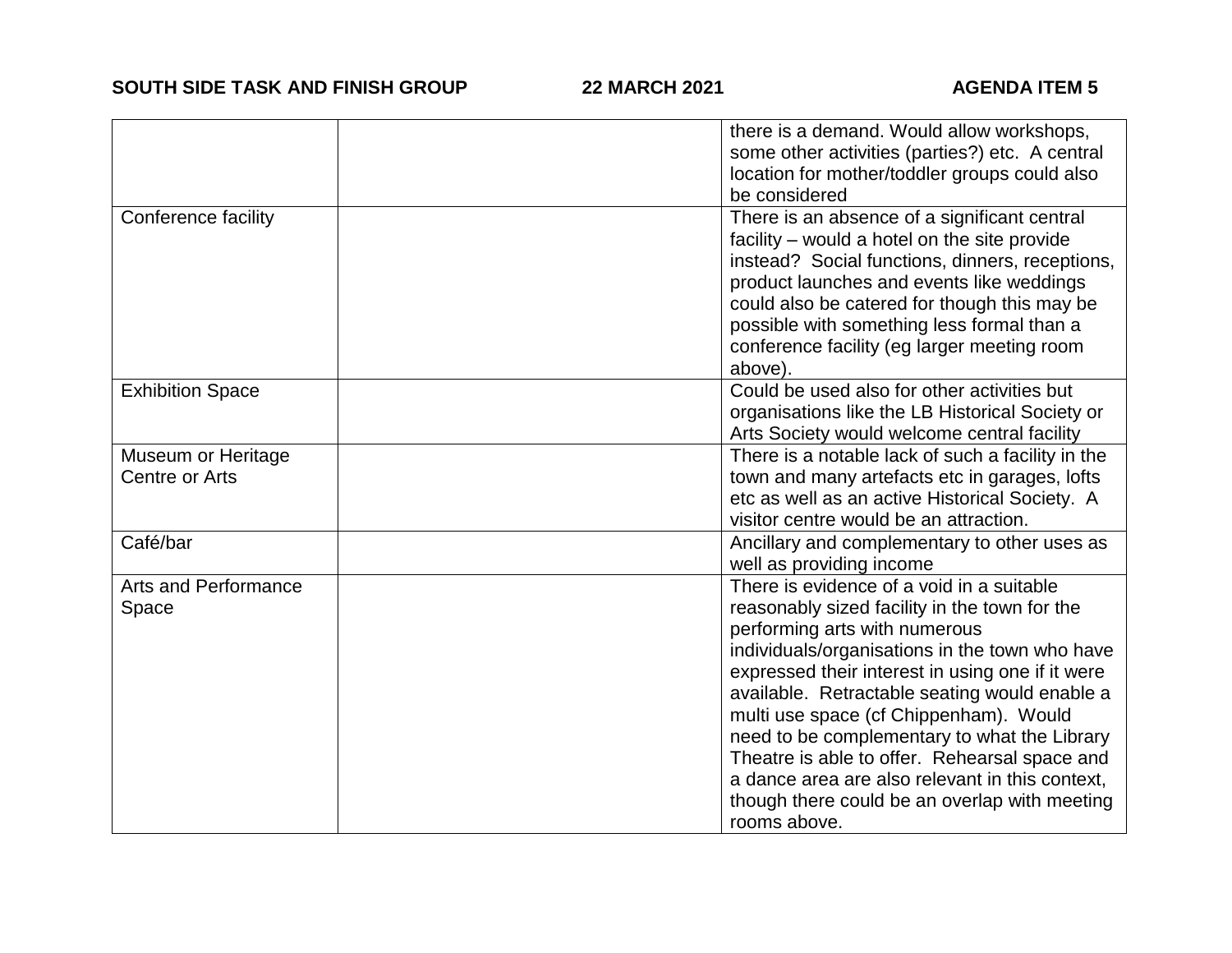| <b>Small business facilities</b> |                                                                             | The Rufus Centre at Flitwick profitably houses<br>a number of small businesses, and business<br>start up/hot desk facilities could also be<br>considered. At present Leighton-Linslade start<br>up businesses have to look to Dunstable etc<br>for an office facility.                                                                        |
|----------------------------------|-----------------------------------------------------------------------------|-----------------------------------------------------------------------------------------------------------------------------------------------------------------------------------------------------------------------------------------------------------------------------------------------------------------------------------------------|
| OPPORTUNITIES FOR CONSIDERATION  |                                                                             |                                                                                                                                                                                                                                                                                                                                               |
| <b>Town Council Offices</b>      | Previous development brief.                                                 | The possible relocation of the Town Council<br>from the White House has also been<br>suggested. This is a very significant item were<br>it to be considered but could be linked e.g.<br>with any Central Bedfordshire Council<br>presence in the town. Consideration could<br>also be given to relocation of the TACTIC<br>children's centre. |
| Soft Play Facility               | LLTC corporate objective. Added to<br>Partnership List (LLTC/CBC)           | This has been mentioned as a candidate for a<br>central location (though it could be argued<br>given size of premises required, parking etc<br>that a less central position is preferable).                                                                                                                                                   |
| Police Hub                       |                                                                             | If even more of a long shot, there is<br>considerable lobbying at present to get a<br>publicly accessible police hub in the centre of<br>town as part of an enhanced police presence<br>rather than the current small facility (not<br>accessible by the public) shared with the fire<br>service.                                             |
| <b>TACTIC Youth Facility</b>     | LLTC corporate plan to seek alternative<br>venue for TACTIC youth services. | House the TACTIC in a new venue releases<br>the building in Hockliffe $St$ – sell to contribute<br>to a new venue or it can house a<br>museum/heritage venue.<br>This incorporates increasing access to positive<br>activities for young people depending what                                                                                |